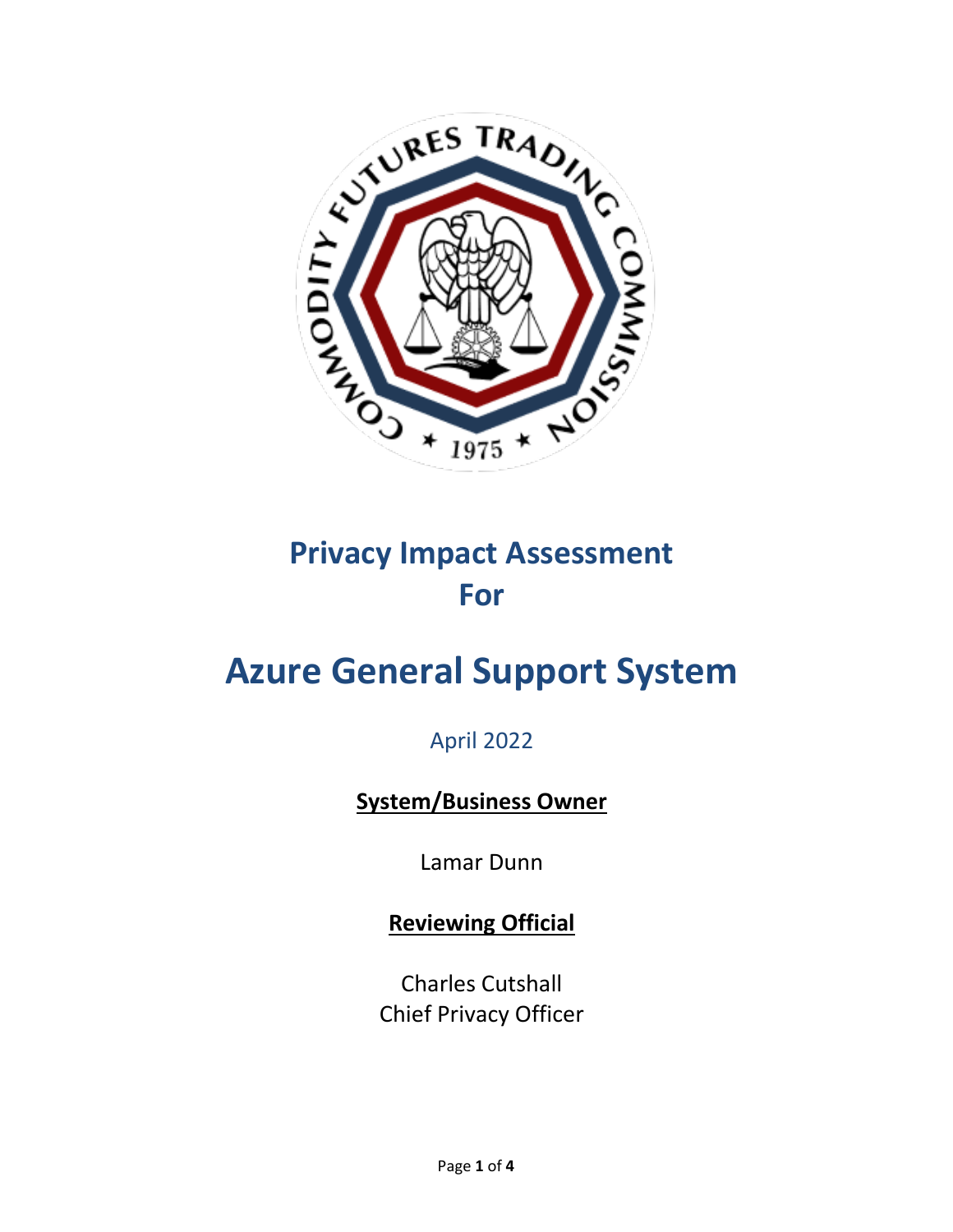#### **I. What information will be collected?**

| <b>General Information/File Types</b>                     |                                                |
|-----------------------------------------------------------|------------------------------------------------|
| $\boxtimes$ Security Management Information               | $\boxtimes$ Personal Identity & Authentication |
|                                                           | Information                                    |
| <b>Contact Information</b>                                |                                                |
| $\boxtimes$ Business E-mail Address                       | $\boxtimes$ Business Phone Number              |
| <b>Biographical Information</b>                           |                                                |
| $\boxtimes$ Name                                          |                                                |
| <b>Biometrics/Distinguishing Features/Characteristics</b> |                                                |
| $\boxtimes$ Signatures                                    |                                                |
| <b>Active Directory/Device Information</b>                |                                                |
| $\boxtimes$ IP Address                                    | $\boxtimes$ Log data                           |
| $\boxtimes$ User Name / Password                          |                                                |

#### **II. Why is the information being collected?**

In support of the CFTC's mission and in response to the continued growth in demand for data storage and processing, the Commodity Futures Trading Commission ("CFTC" or "Commission") is implementing a hybrid, multi-cloud strategy that will minimize the Commission's on-premises footprint while augmenting its use of secure, third-party Infrastructure as a Service (IaaS) and Platform as a Service (PaaS) solutions.

This assessment covers the CFTC's use of Azure General Support System (GSS) as an IaaS solution. More specifically, the assessment focuses on Azure Active Directory (Azure AD), Azure Sentinel, and Privileged Identity Manager (PIM), all Azure GSS IaaS components that process personally identifiable information (PII). Notably, this assessment does not cover the CFTC's use of Azure GSS as a PaaS solution. Applications and services offered through the Azure GSS PaaS are considered subsystems and are assessed separately. Details on the specific purposes for which PII is collected, used, maintained, and shared by each PaaS application and service are described in privacy notices associated with each of those subsystems and are documented in the respective assessment findings (e.g., privacy impact assessment).

#### **III. What is the intended use of the information?**

Azure Active Directory (Azure AD) processes Personal Identity & Authentication Information. Azure AD uses a structured data store as the basis for a logical, hierarchical organization of directory information. The database (or directory) contains critical information about CFTC's environment, including the users and computers operating on the network. For example, Azure AD centrally manages all CFTC identities and access to all CFTC applications and its enterprise identity service provides single sign-on, multifactor authentication.

Azure Sentinel processes Security Management Information as a scalable, cloud-native, security information and event management (SIEM) and security orchestration, automation, and response (SOAR) solution. Azure Sentinel provides a single solution for attack detection, threat visibility, proactive hunting,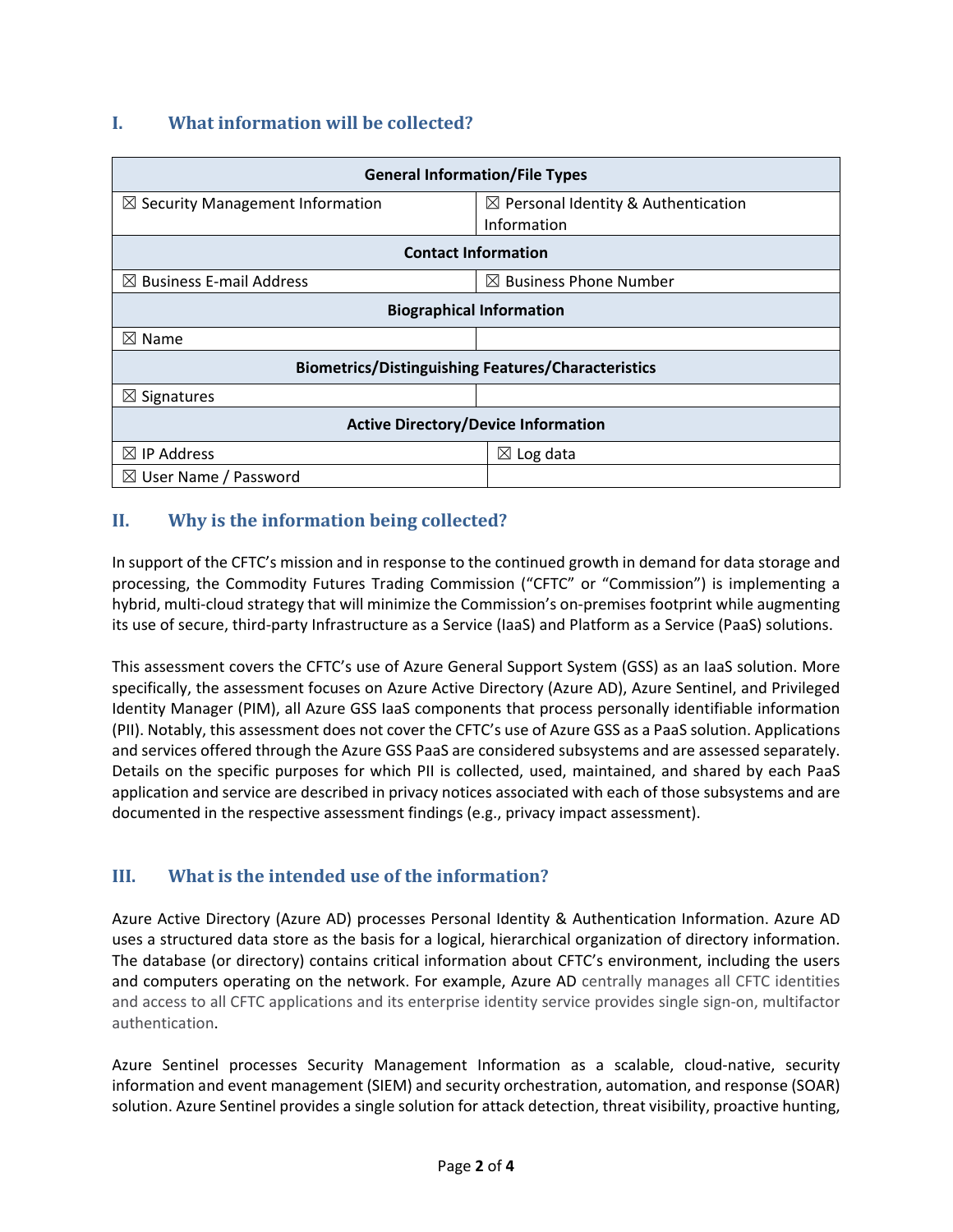and threat response. The intended use of the information is to collect, index, and search log files from across the CFTC network. It will generate automated alerts based upon events within various indexed datasets; allow automated and ad hoc searching of CFTC log files; and create greater visibility into the day-to-day security condition of the CFTC network.

Privileged Identity Manager (PIM) processes Personal Identity & Authentication Information that enables the CFTC to manage, control, and monitor access to important information resources in the Commission. These resources include Azure AD and other Microsoft Online Services such as Microsoft 365 and Microsoft Intune. PIM is the backend tool that CFTC users use when logging into Azure. The intended use of the information is to specify the privilege level for the users logging into the Azure Portal.

#### **IV. With whom will the information be shared?**

PII maintained in the information system is shared internally for the purpose of detecting, correlating, and responding to use limitation potential malicious activity on CFTC information technology (IT) devices, networks, and systems.

PII maintained in the information system is shared externally, but only when authorized and consistent with the disclosures and routine uses identified in the Privacy Act of 1974 (Privacy Act) and applicable privacy notices. All disclosures not covered by a Privacy Act exemption, or otherwise required by Executive Branch policy, were reviewed by the CFTC privacy program and are compatible with the purposes for which the information was collected.

Records processed by the information system are maintained as part of CFTC Privacy Act system of records CFTC-33, *Electronic Access Card* (76 FR 5973) and CFTC-35, *General Information Technology Records* (81 FR 67327). The applicable routine uses for records maintained as part of CFTC-33, *Electronic Access Card* (76 FR 5973) include:

> • Information contained in this system may be disclosed to any person for their use of maintenance or service of data processing systems.

In addition, records maintained in CFTC-33 and CFTC-35 may be disclosed in accordance with the following blanket routine uses (76 FR 5973):

- At the discretion of the Commission staff, information may be given or shown to anyone during the course of a Commission investigation if the staff has reason to believe that the person to whom it is disclosed may have further information about the matters discussed therein, and those matters appear relevant to the subject of the investigation.
- Where information, either alone or in conjunction with other information indicates a violation or potential violation of law—criminal, civil, or regulatory in nature—the relevant information may be disclosed to the appropriate Federal, State, local, territorial, Tribal, or foreign law enforcement authority or other appropriate entity charged with the responsibility for investigating or prosecuting such violation or charged with enforcing or implementing such law.